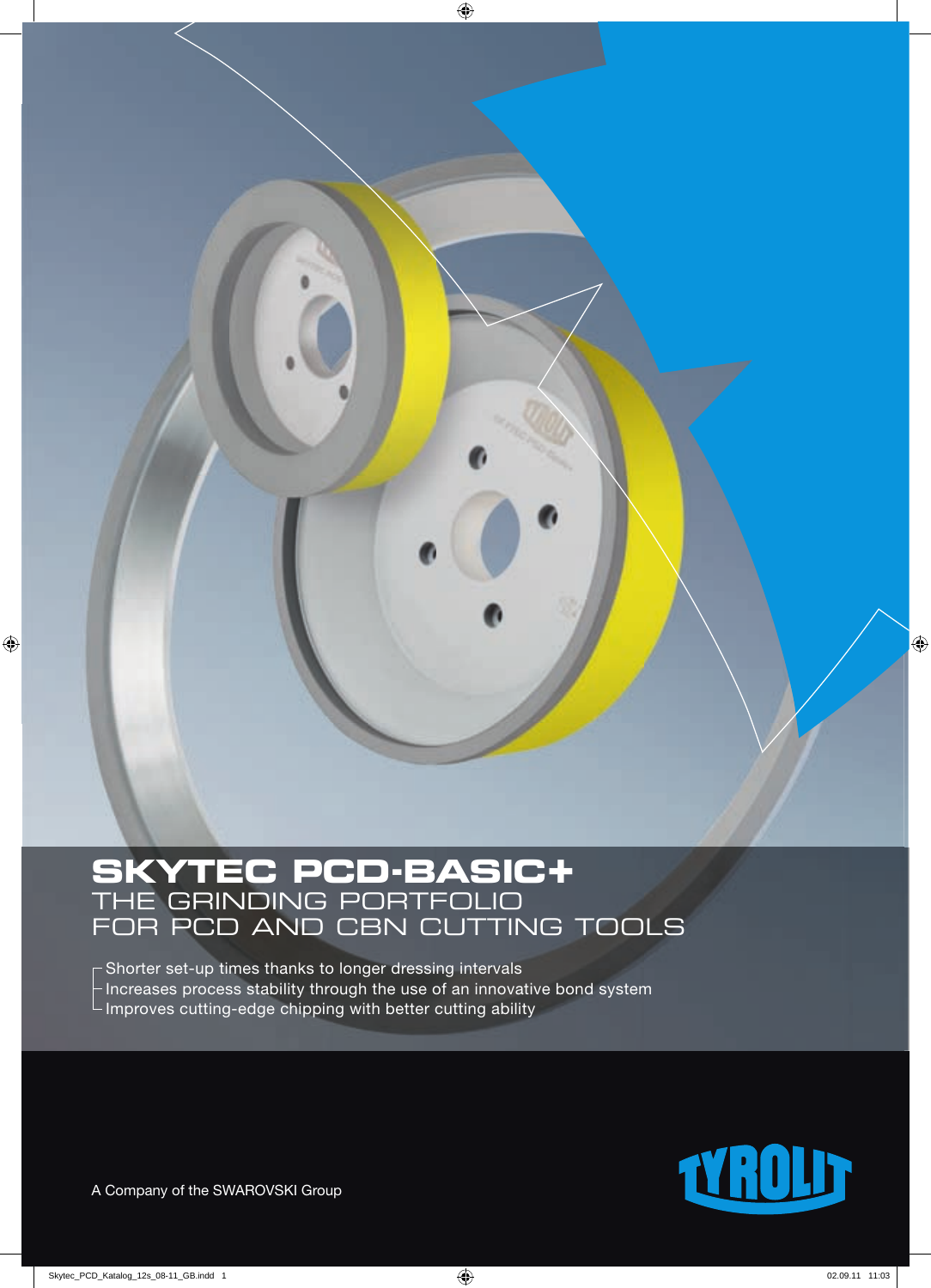# **SKYTEC PCD-BASIC+** GRINDING OF PCD AND CBN CUTTING TOOLS

One of the features of the PCD and CBN cutting tool segment is the growing number of different materials. Increasing quality requirements and high cost pressure demands improved tool solutions when grinding. The quality and cost of these tools are therefore extremely important. TYROLIT has developed a new generation of grinding tools specifically for the production of modern PCD and CBN cutting tools.

The SKYTEC PCD-Basic+ product line represents all that is best in grinding tools. Lowest levels of cutting-edge chipping and an increased stock removal rate guarantee shorter grinding times and longer dressing intervals which represents even more improvements compared to conventional grinding tools.

#### **Impressive innovative bond systems**

Next to the choice of the correct diamond grinding grit the bond is the main element in tool grinding. The bond system of SKYTEC PCD-Basic+ features higher porosity with the same material hardness.

#### **Improved cooling for longer dressing intervals**

The higher porosity of the bond greatly improves the cooling of the grinding tool. This increases the life of SKYTEC PCD-Basic+ grinding tools and improves grinding productivity.



**Greater porosity in SKYTEC PCD-Basic+**

SKYTEC PCD BY

#### **Product and application benefits**

- Cutting-edge chipping <10 µm\*
- Shorter set-up times as a result of longer dressing intervals
- Process stability thanks to an innovative bond system
- Higher cutting ability with high profile retention
- Extensive stock range
- \* depends on type of PCD/CBN and grit size



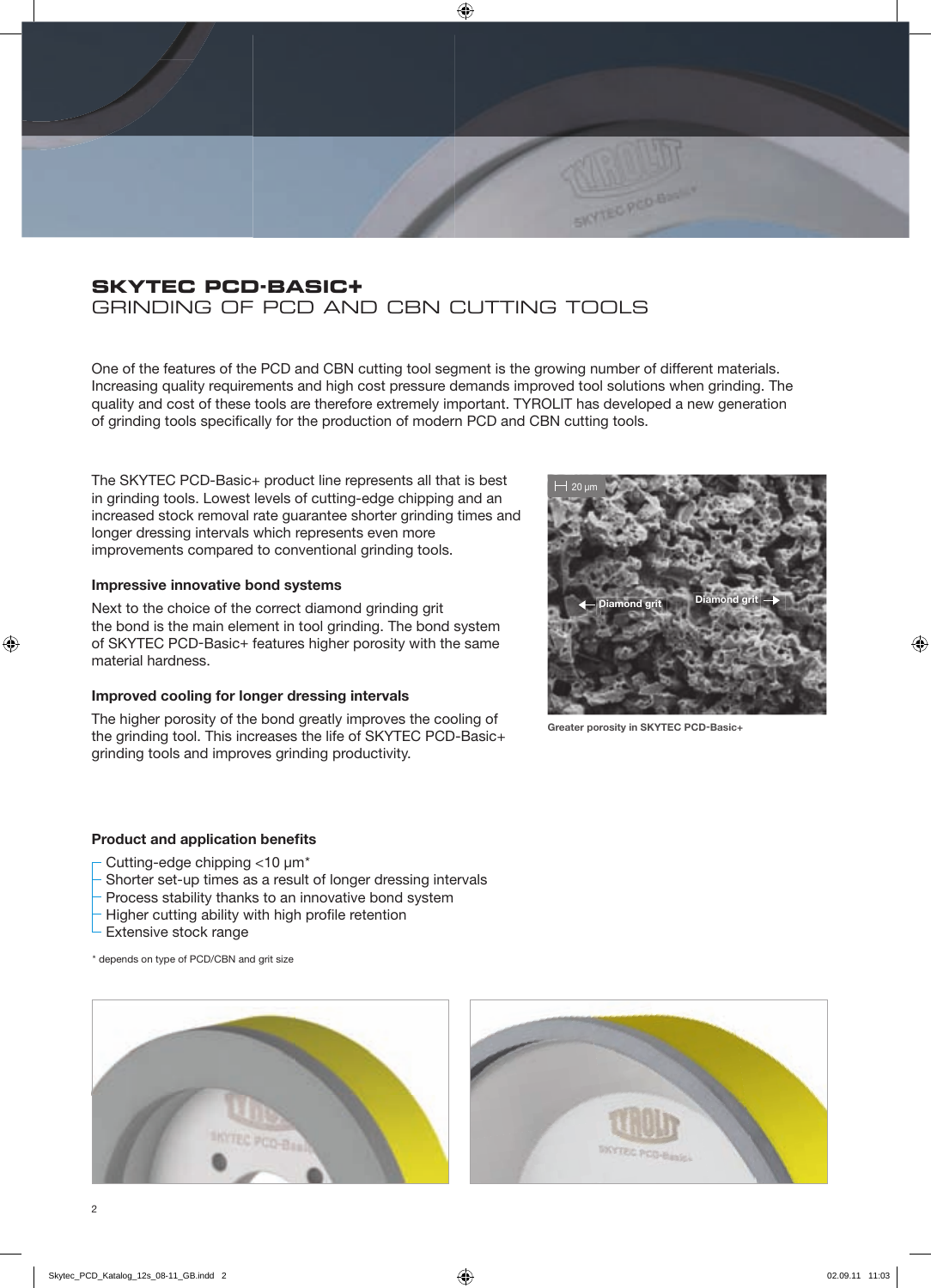## **SKYTEC PCD-BASIC+** GENERATES LESS CHIPPING

PCD or CBN cutting tools have the highest quality requirements. Precise geometries and minimal chipping are the essential quality requirements.

TYROLIT has developed new grinding wheels for the economically efficient production of these tools using Skytec PCD-Basic+.

These grinding wheels deliver the required cutting ability with high stock removal performance and high dressing intervals. The grinding tools are also very easy to dress.



#### **Minimal chipping Average chipping Very poor chipping**







# EXAMPLES OF APPLICATIONS

|  | Grinding tool     | 6A2H 150x40x40 20-8 D9VB+                                    |
|--|-------------------|--------------------------------------------------------------|
|  | Workpiece         | PCD-mounted plate                                            |
|  | Machine           | Coborn R9                                                    |
|  | Cooling lubricant | Water and anticorrosive                                      |
|  | Stock             | $0.3$ mm                                                     |
|  | Cutting speed     | $18 \text{ m/s}$                                             |
|  | Result            | Low wear<br>Chipping $<$ 10 $\mu$ m<br>10% less contact time |

| Grinding tool     | 12A2T 400x28x340 D15VB+           |
|-------------------|-----------------------------------|
| Workpiece         | PCD-mounted plate                 |
| Machine           | Agathon 400 PENTA                 |
| Cooling lubricant | <b>Blaser Grindlyte CO</b>        |
| Dressing interval | 6 per cutting tool                |
| <b>Stock</b>      | $0,12$ mm                         |
| Cutting speed     | $25 \text{ m/s}$                  |
| <b>Result</b>     | 10% less wear<br>Minimal chipping |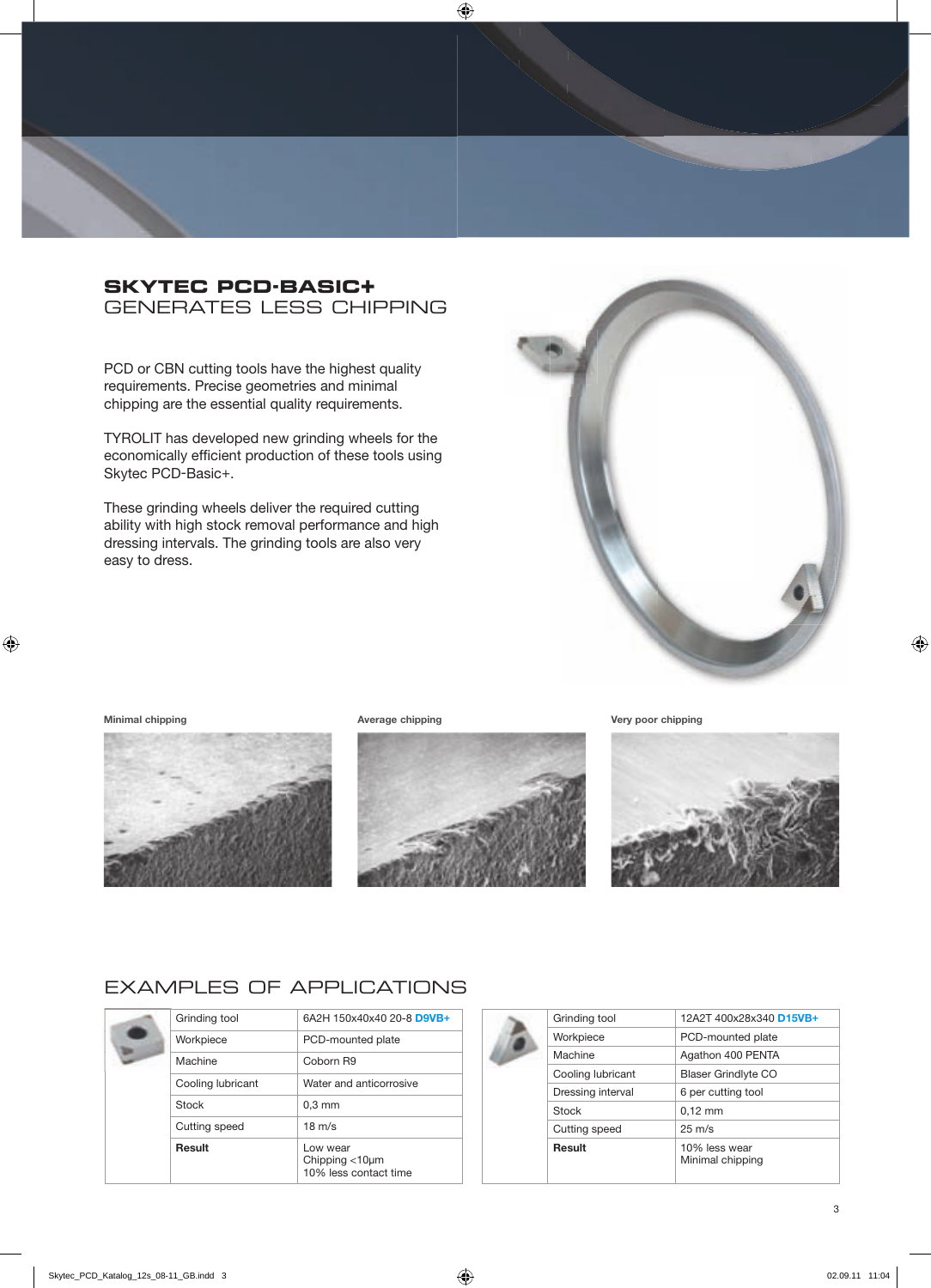

# **SKYTEC PCD-BASIC+ BASIC** APPLICATION TECHNOLOGY

For an economically efficient use of SKYTEC PCD Basic+ tools the TYROLIT application technology team recommends the following grinding parameters and specifications.

# RECOMMENDED GRINDING PARAMETERS

#### **PCD and CBN peripheral grinding**

| <b>Parameter</b>                                 |                                 |
|--------------------------------------------------|---------------------------------|
| Cutting speed [vc]:                              | $12 - 22$ m/s                   |
| Oscillation / no. of strokes:                    | 40-120 strokes/min              |
| Pressure:<br>RS09, RS15, EWAMATIC<br><b>RS12</b> | $2.5 - 3.5$ bar<br>Position 1-3 |



# RECOMMENDED SPECIFICATIONS

#### **PCD peripheral grinding**

| <b>Application</b> | <b>Requirements for cutting edges</b><br>and surface | Standard values for achievable<br>chipping | <b>Specification</b> |
|--------------------|------------------------------------------------------|--------------------------------------------|----------------------|
| Pre-grinding       | Low                                                  | $>20 \mu m$                                | <b>D25VB+</b>        |
| Universal grinding | Medium                                               | $10-20$ um                                 | <b>D15VB+</b>        |
| Finish grinding    | High                                                 | $<$ 10 $\mu$ m                             | D9VB+                |
| Fine grinding      | Very high                                            | $<$ 8 $µm$                                 | $D6VB+$              |

Machines: EWAG (manual + CNC), Coborn (manual + CNC)

#### **CBN peripheral grinding**

| <b>Application</b> | Requirements for cutting edges<br>and surface | Standard values for achievable<br>chipping | <b>Specification</b> |
|--------------------|-----------------------------------------------|--------------------------------------------|----------------------|
| Pre-grinding       | Low                                           | $>20$ um                                   | DU46K53VB            |
| Universal grinding | Medium                                        | $10-20$ um                                 | <b>D32VB+</b>        |
| Finish grinding    | High                                          | $<$ 10 $\mu$ m                             | <b>D20VB+</b>        |

Machines: EWAG (manual + CNC), Coborn (manual + CNC)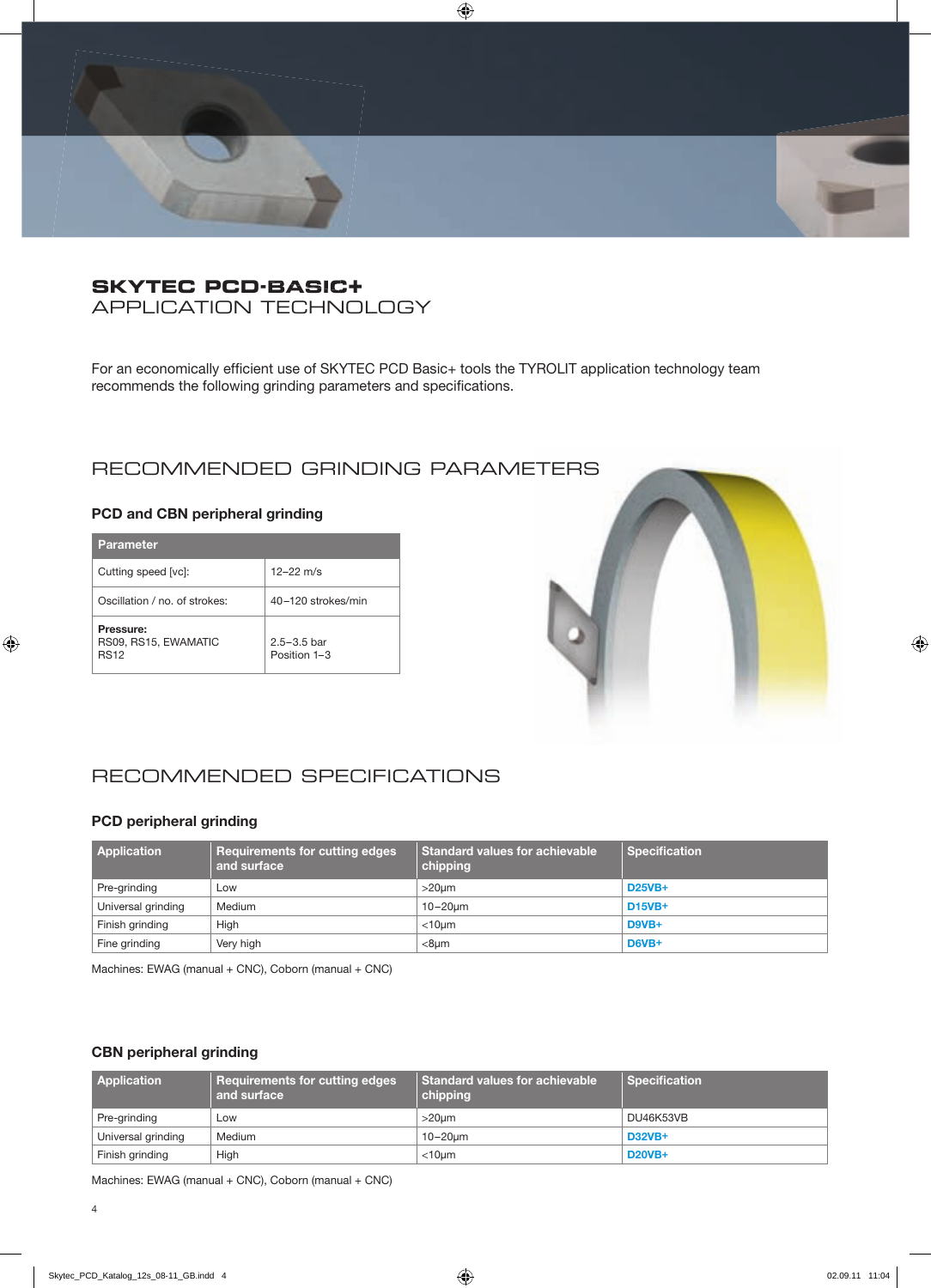## **SKYTEC PCD-BASIC+** DRESSING AND SHARPENING

In addition to the correct choice of specification the conditioning dressing and sharpening also have important roles to play. Dressing is carried out using a SiC wheel that produces the geometry and evenness of the abrasive layer. Next is sharpening using a vitrified aluminium oxide sharpening stick which sets back the bond and exposes the diamond.



## **SKYTEC PCD-BASIC+** STANDARD PORTFOLIO

#### **Dressing wheel – shape 1**

| <b>Shape</b> | D  |    | н    | <b>Specification</b> | Material number Stock |   |
|--------------|----|----|------|----------------------|-----------------------|---|
|              | 75 | 20 | 12,7 | C120J5V15            | 473304                | X |
|              |    |    |      |                      |                       |   |
| ─<br>್ಕ      |    |    |      |                      |                       |   |
|              |    |    |      |                      |                       |   |

Customised grinding tools can be manufactured on request.

#### **Sharpening stick – shape 90AS**

| <b>Shape</b>                     | в  | $\mathbf C$ | $L^*$ | <b>Specification</b> | <b>Material number</b> | <b>Stock</b> |
|----------------------------------|----|-------------|-------|----------------------|------------------------|--------------|
|                                  | 25 | 13          | 100   | 89A240J7AV17         | 845595                 | X            |
|                                  | 25 | 13          | 100   | 89A600-25V83         | 33531                  | x            |
|                                  | 25 | 13          | 100   | 1C40014AV18          | 703371                 |              |
| * Length of the sharpening stick |    |             |       |                      |                        |              |

Customised grinding tools can be manufactured on request.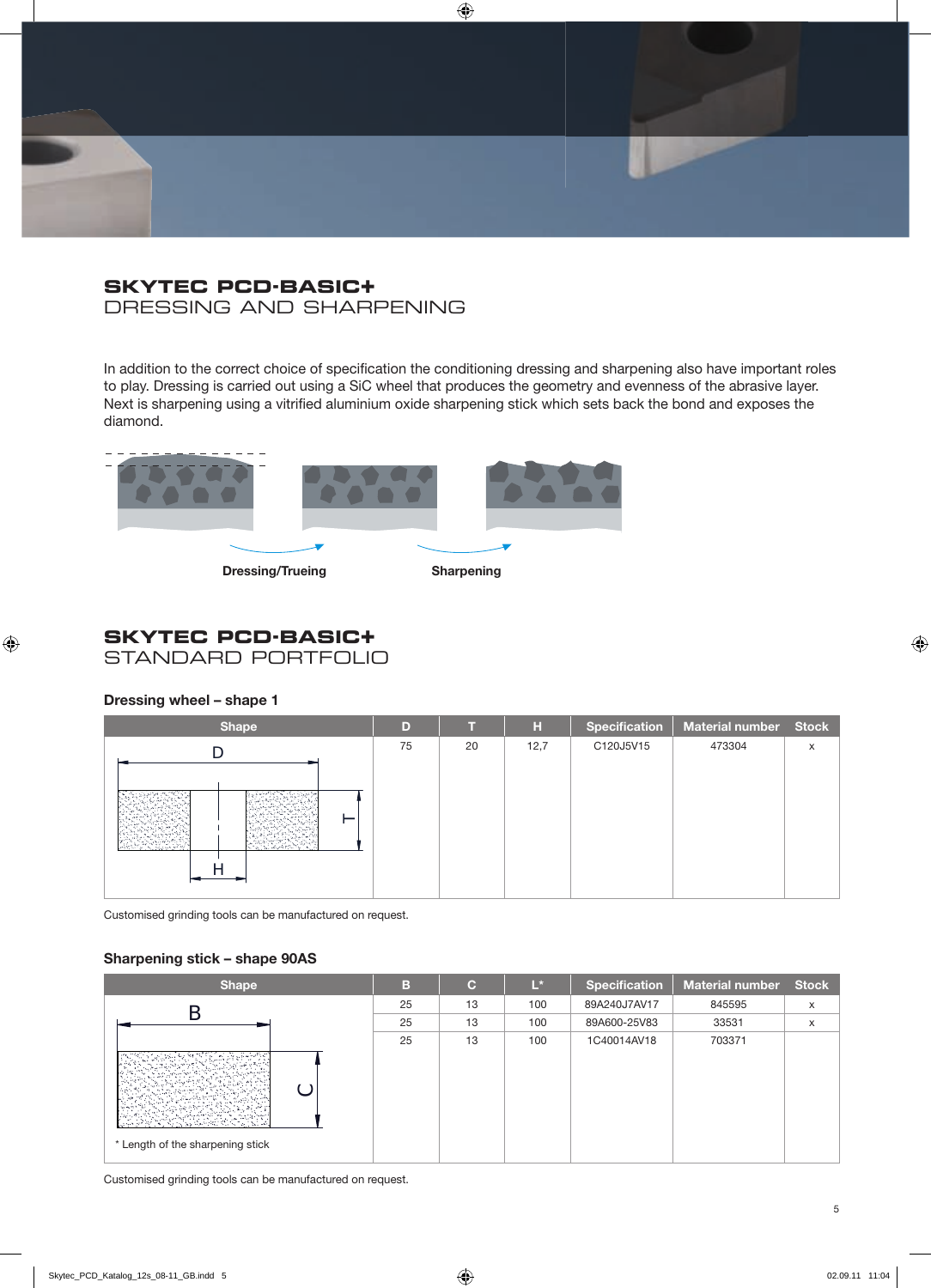STANDARD PORTFOLIO

#### **Peripheral grinding – shape 6A2H**

| <b>Shape</b>               | D   | т  | H  | W              | $\pmb{\mathsf{X}}$ | <b>TK</b> | B   |
|----------------------------|-----|----|----|----------------|--------------------|-----------|-----|
| $\mathsf{D}$               | 150 | 40 | 40 | 3              | $\overline{4}$     | 60 4x90°  | 6,6 |
|                            | 150 | 40 | 40 | $\overline{4}$ | 5                  | 60 4x90°  | 6,6 |
| W<br>TΚ                    | 150 | 40 | 40 | $\overline{4}$ | 8                  | 60 4x90°  | 6,6 |
|                            | 150 | 40 | 40 | 6              | 6                  | 60 4x90°  | 6,6 |
| <b>1999</b><br><b>Barc</b> | 150 | 40 | 40 | 6              | 8                  | 60 4x90°  | 6,6 |
| ⊢<br>$\times$              | 150 | 40 | 40 | 8              | 6                  | 60 4x90°  | 6,6 |
|                            | 150 | 40 | 40 | 8              | 10                 | 60 4x90°  | 6,6 |
| H<br>B                     | 150 | 40 | 40 | 10             | 6                  | 60 4x90°  | 6,6 |
|                            | 150 | 40 | 40 | 10             | 10                 | 60 4x90°  | 6,6 |
|                            | 150 | 40 | 40 | 15             | 6                  | 60 4x90°  | 6,6 |
|                            | 150 | 40 | 40 | 15             | 10                 | 60 4x90°  | 6,6 |
|                            | 150 | 40 | 40 | 20             | 6                  | 60 4x90°  | 6,6 |
|                            | 150 | 40 | 40 | 20             | 10                 | 60 4x90°  | 6,6 |
|                            | 200 | 40 | 40 | 5              | 6                  | 60 4x90°  | 6,6 |
|                            | 200 | 40 | 40 | 10             | 6                  | 60 4x90°  | 6,6 |
|                            | 200 | 40 | 40 | 10             | 10                 | 60 4x90°  | 6,6 |
|                            | 200 | 40 | 40 | 20             | 6                  | 60 4x90°  | 6,6 |
|                            | 200 | 40 | 40 | 20             | 10                 | 60 4x90°  | 6,6 |

Machines: EWAG (manual + CNC), Coborn (manual + CNC) | Customised grinding tools can be manufactured on request.

#### **Stock products – shape 6A2H**

#### **NEW**

| D   | т  | н  | W              | $\mathbf x$    | <b>Description</b> | <b>Specification</b> | <b>Material number</b> |
|-----|----|----|----------------|----------------|--------------------|----------------------|------------------------|
| 150 | 40 | 40 | 3              | $\overline{4}$ | SKYTEC PCD-Basic+  | <b>D15VB+</b>        | 735141                 |
| 150 | 40 | 40 | $\overline{4}$ | 5              | SKYTEC PCD-Basic+  | $D9VB+$              | 735142                 |
| 150 | 40 | 40 | $\overline{4}$ | 5              | SKYTEC PCD-Basic+  | <b>D15VB+</b>        | 735143                 |
| 150 | 40 | 40 | 6              | 8              | SKYTEC PCD-Basic+  | <b>D15VB+</b>        | 617338                 |
| 150 | 40 | 40 | 10             | 10             | SKYTEC PCD-Basic+  | $D9VB+$              | 735144                 |
| 150 | 40 | 40 | 10             | 10             | SKYTEC PCD-Basic+  | <b>D15VB+</b>        | 735147                 |
| 150 | 40 | 40 | 10             | 10             | SKYTEC PCD-Basic+  | <b>D20VB+</b>        | 729610                 |
| 150 | 40 | 40 | 20             | 10             | SKYTEC PCD-Basic+  | $D6VB+$              | 735149                 |
| 150 | 40 | 40 | 20             | 10             | SKYTEC PCD-Basic+  | D9VB+                | 729601                 |
| 150 | 40 | 40 | 20             | 10             | SKYTEC PCD-Basic+  | <b>D15VB+</b>        | 617337                 |
| 150 | 40 | 40 | 20             | 10             | SKYTEC PCD-Basic+  | <b>D20VB+</b>        | 735148                 |
| 150 | 40 | 40 | 20             | 10             | SKYTEC PCD-Basic+  | <b>D32VB+</b>        | 735150                 |

Machines: EWAG (manual + CNC), Coborn (manual + CNC) | Customised grinding tools can be manufactured on request.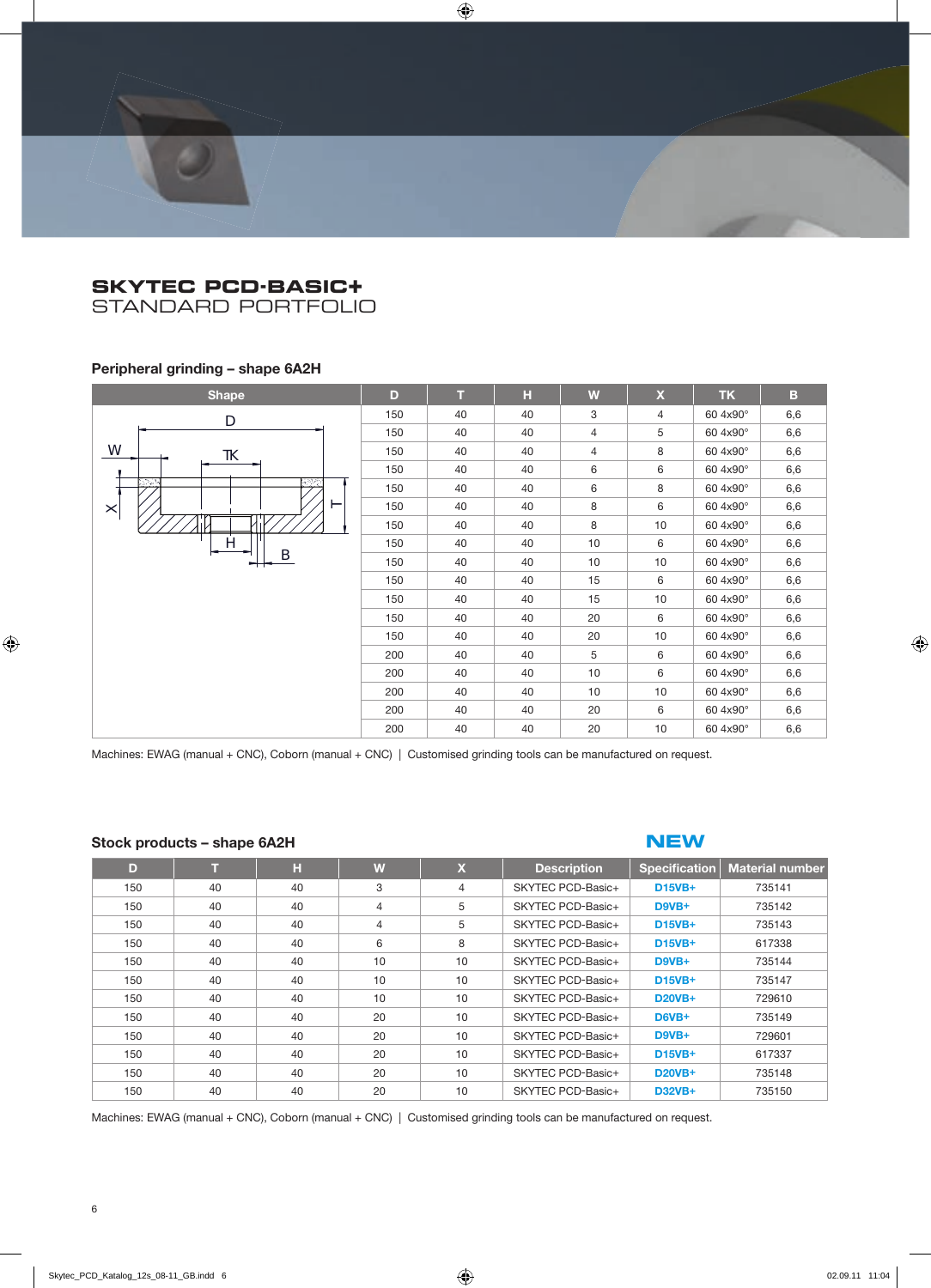STANDARD PORTFOLIO

## **Peripheral grinding – shape 6A2**

| <b>Shape</b>       | D   |    | н  | W  | $\overline{\mathbf{X}}$ |
|--------------------|-----|----|----|----|-------------------------|
|                    | 125 | 22 | 20 | 20 | $\overline{4}$          |
|                    | 125 | 25 | 20 | 20 | 4                       |
| W                  | 150 | 40 | 40 | 20 | $\overline{4}$          |
|                    | 150 | 40 | 40 | 20 | 6                       |
| وبودي<br>ದಿನಿಸಿ    | 150 | 40 | 40 | 20 | 8                       |
| ⊢<br>$\times$<br>⊢ | 150 | 40 | 40 | 20 | 10                      |

Machines: EWAG (manual + CNC), Coborn (manual + CNC) | Customised grinding tools can be manufactured on request.

## **Peripheral grinding – shape 11A2**



Machines: EWAG (manual + CNC), Coborn (manual + CNC) | Customised grinding tools can be manufactured on request.

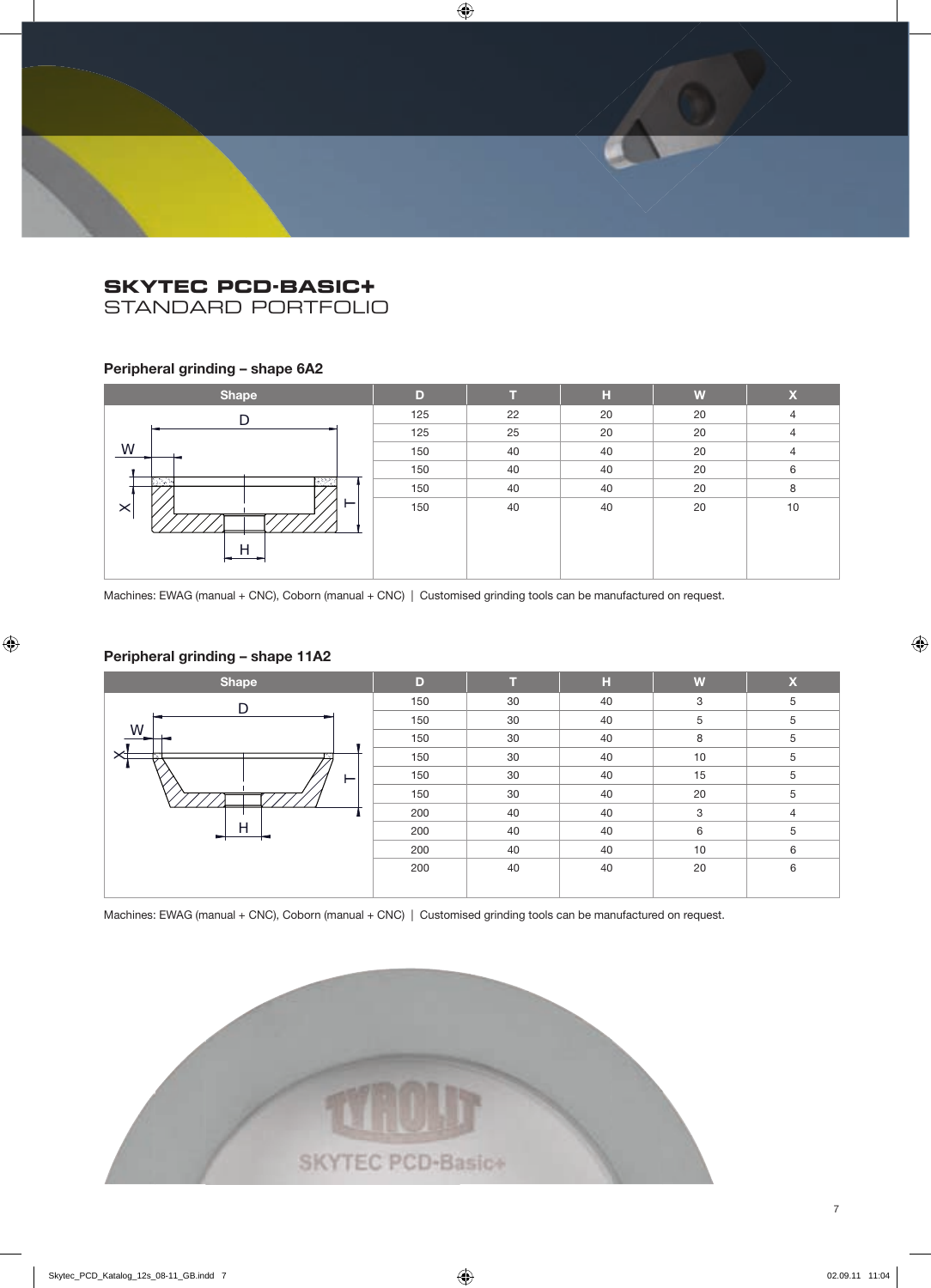STANDARD PORTFOLIO

## **Peripheral grinding – shape 11A2B\_06972**

| <b>Shape</b>            | D   |    | н  | W  | $\boldsymbol{\mathsf{x}}$ | <b>TK</b>  | B |
|-------------------------|-----|----|----|----|---------------------------|------------|---|
| D                       | 250 | 70 | 50 | 3  | $\overline{4}$            | 90 (4x90°) |   |
|                         | 250 | 70 | 50 | 5  | 5                         | 90 (4x90°) |   |
| W<br>TK                 | 250 | 70 | 50 | 8  | 5                         | 90 (4x90°) |   |
| ₩                       | 250 | 70 | 50 | 10 | 8                         | 90 (4x90°) |   |
| $\times$<br>⊢<br>∽<br>∽ | 250 | 70 | 50 | 20 | 10                        | 90 (4x90°) |   |

Machines: EWAG (CNC), Coborn (CNC) | Customised grinding tools can be manufactured on request.

### **Peripheral grinding – shape 11A2B\_06662**



Machines: EWAG (CNC), Coborn (CNC) | Customised grinding tools can be manufactured on request.

#### **Peripheral grinding – shape 2A2T**

| <b>Shape</b>                                          | D   |    | н   | W    | $\boldsymbol{\mathsf{X}}$ | <b>TK</b>   | B  |
|-------------------------------------------------------|-----|----|-----|------|---------------------------|-------------|----|
|                                                       | 350 | 45 | 310 | 5    | 6                         | 334 (6x60°) | M8 |
|                                                       | 350 | 45 | 310 | 10   | 6                         | 334 (6x60°) | M8 |
| W                                                     | 350 | 45 | 310 | 17,5 | 6                         | 334 (6x60°) | M8 |
| ान<br>$\times$<br>TΚ<br>$\overline{\phantom{0}}$<br>B |     |    |     |      |                           |             |    |

Machine: WENDT WCD | Customised grinding tools can be manufactured on request.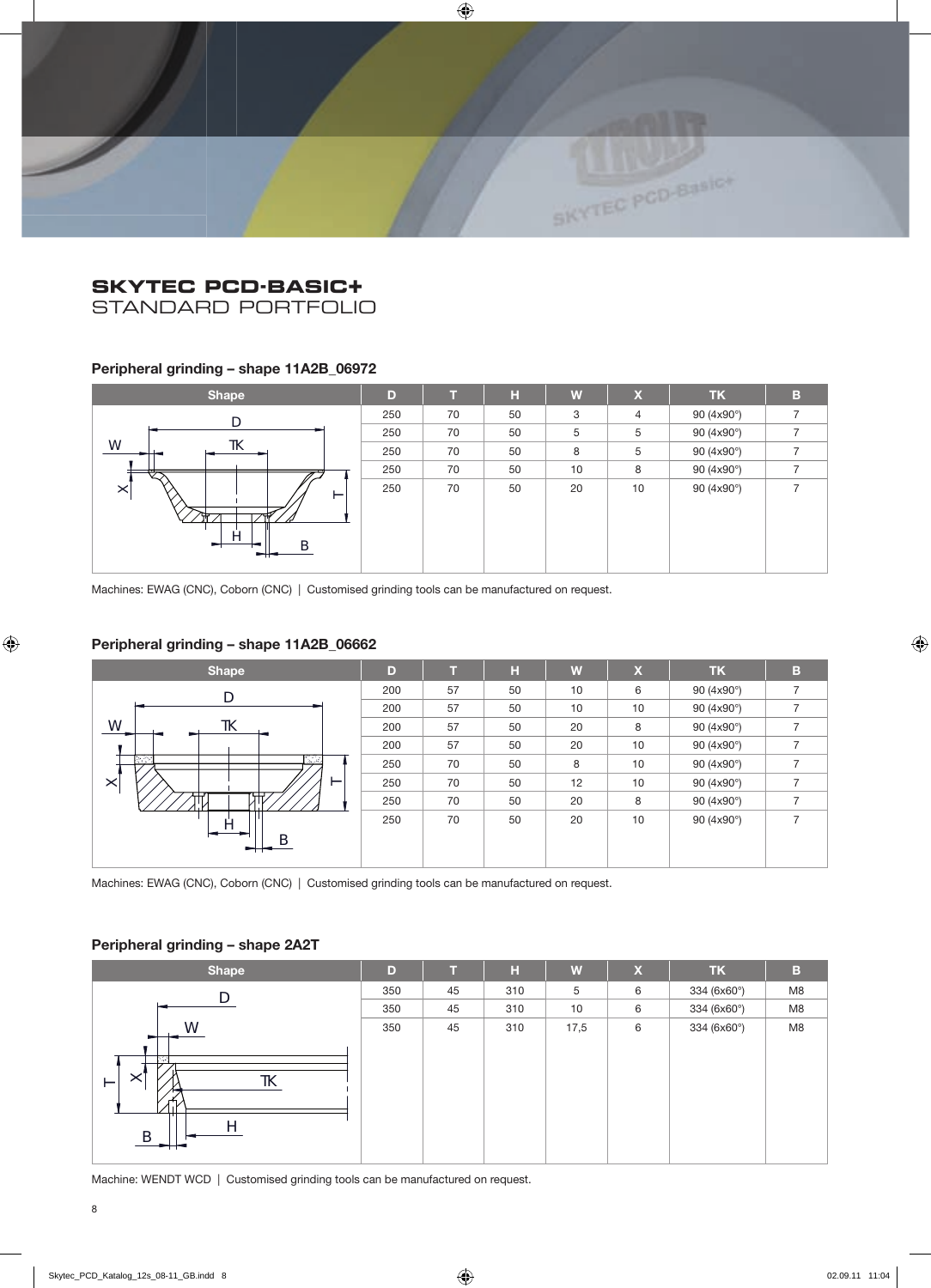STANDARD PORTFOLIO

## **Peripheral grinding – shape 11A2H**

| <b>Shape</b>                  | D   |    | H      | W  | $\boldsymbol{\mathsf{x}}$ | <b>TK</b> | в |
|-------------------------------|-----|----|--------|----|---------------------------|-----------|---|
|                               | 400 | 38 | 355,06 | 6  | 6                         | 365       | 6 |
|                               | 400 | 38 | 355,06 | 8  | 6                         | 365       | 6 |
| Ŵ                             | 400 | 38 | 355,06 | 10 | 6                         | 365       | 6 |
|                               | 400 | 39 | 336,06 | 6  | 6                         | 352       | 6 |
| Z                             | 400 | 39 | 336,06 | 8  | 6                         | 352       | 6 |
| $\times$<br>TΚ<br>⊢<br>.<br>B | 400 | 39 | 336,06 | 10 | 6                         | 352       | 6 |

Machine: WENDT WAM / WAC | Customised grinding tools can be manufactured on request.

## **Peripheral grinding – shape 12A2T \***



Machine: AGATHON (CNC) | Customised grinding tools can be manufactured on request.

\* also available for EcoDress

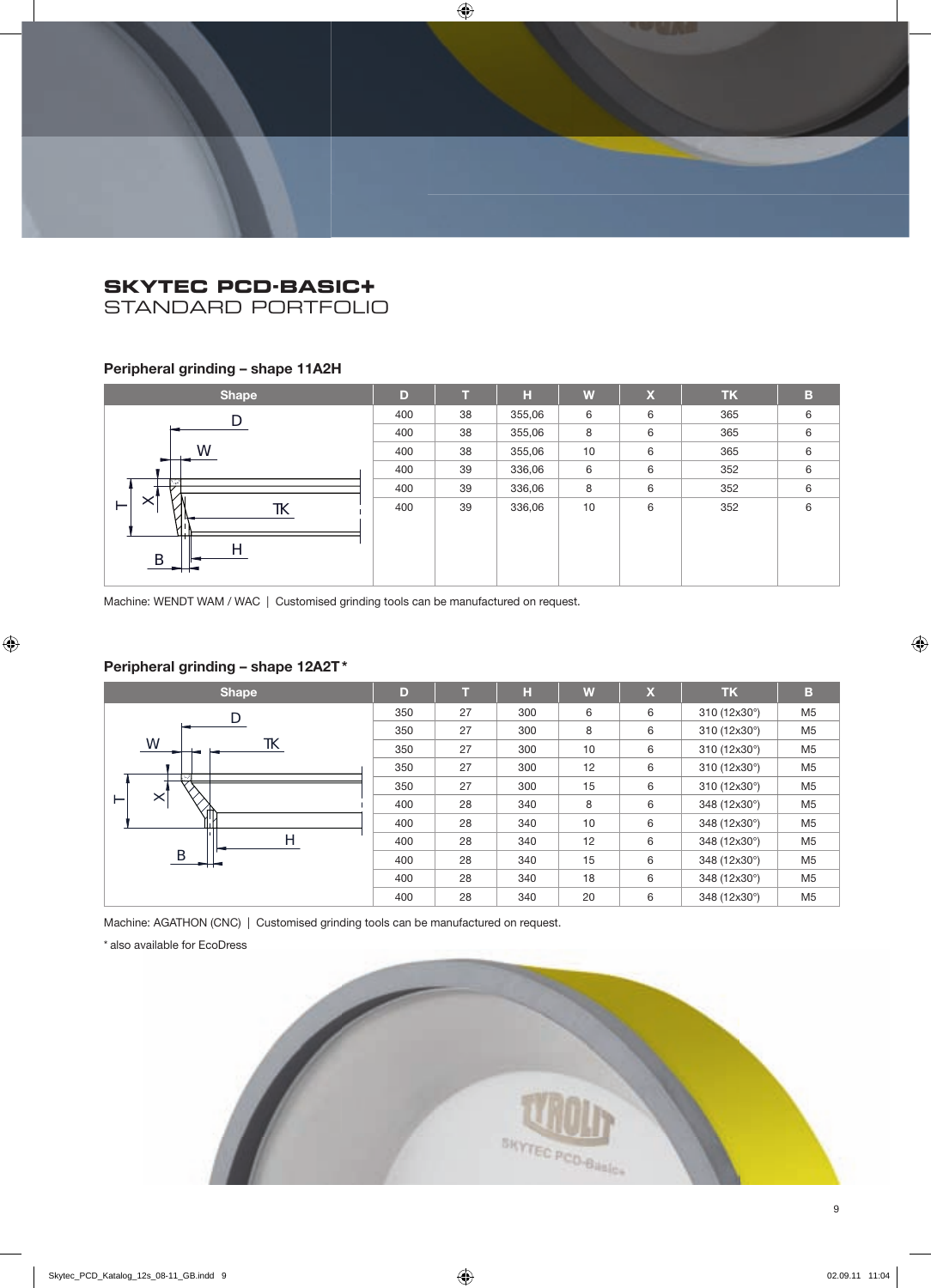

STANDARD PORTFOLIO

### **External cylindrical grinding – shape 1A1**

| <b>Shape</b> | D   | н                                                     | T(U)      | $\overline{\mathbf{v}}$<br>ж |
|--------------|-----|-------------------------------------------------------|-----------|------------------------------|
|              | 40  |                                                       | $4 - 10$  | 5                            |
|              | 50  | customer<br>ations<br>٥,<br>According to<br>specifica | $4 - 10$  | 5                            |
|              | 75  |                                                       | $4 - 15$  | 5                            |
|              | 100 |                                                       | $4 - 15$  | 5                            |
| $\supseteq$  | 150 |                                                       | $4 - 20$  | 5                            |
| <b>Sec</b>   | 200 |                                                       | $10 - 20$ | 5                            |
|              | 300 |                                                       | $10 - 20$ | 5                            |
|              |     |                                                       |           |                              |
| −            |     |                                                       |           |                              |
|              |     |                                                       |           |                              |

#### **External cylindrical grinding – shape 14A1**

| Э                                                                                                            | 150 |                |                                         | $4 - 20$  | 5           |  |  |  |
|--------------------------------------------------------------------------------------------------------------|-----|----------------|-----------------------------------------|-----------|-------------|--|--|--|
|                                                                                                              | 200 |                |                                         | $10 - 20$ | 5           |  |  |  |
| Н                                                                                                            | 300 | According to a |                                         | $10 - 20$ | 5           |  |  |  |
| Machines: Standard external cylindrical grinding   Customised grinding tools can be manufactured on request. |     |                |                                         |           |             |  |  |  |
| External cylindrical grinding - shape 14A1                                                                   |     |                |                                         |           |             |  |  |  |
| <b>Shape</b>                                                                                                 | D   | т              | H                                       | $\cup$    | $\mathbf x$ |  |  |  |
|                                                                                                              | 150 | $8 - 20$       |                                         | $4 - 20$  | 5           |  |  |  |
| D.                                                                                                           | 200 | $10 - 20$      |                                         | $4 - 20$  | 5           |  |  |  |
|                                                                                                              | 300 | $10 - 20$      |                                         | $4 - 20$  | 5/8/10      |  |  |  |
|                                                                                                              | 350 | $10 - 20$      | According to customer<br>specifications | $4 - 20$  | 5/8/10      |  |  |  |

Machines: Standard external cylindrical grinding | Customised grinding tools can be manufactured on request.

#### **Stock products – shape 14A1**

## **NEW**

| D)  |    |     | W |    | <b>Description</b> |               | Specification   Material number |
|-----|----|-----|---|----|--------------------|---------------|---------------------------------|
| 350 | 20 | 127 |   |    | SKYTEC PCD-Basic+  | <b>D12VB+</b> | 735155                          |
| 350 | 20 | 127 |   | 10 | SKYTEC PCD-Basic+  | <b>D12VB+</b> | 735156                          |
| 350 | 20 | 127 |   | 10 | SKYTEC PCD-Basic   | DU64M73VD     | 912876                          |
| 350 | 20 | 127 |   | 10 | SKYTEC PCD-Basic   | DU64M73VD     | 912873                          |

Machines: Standard external cylindrical grinding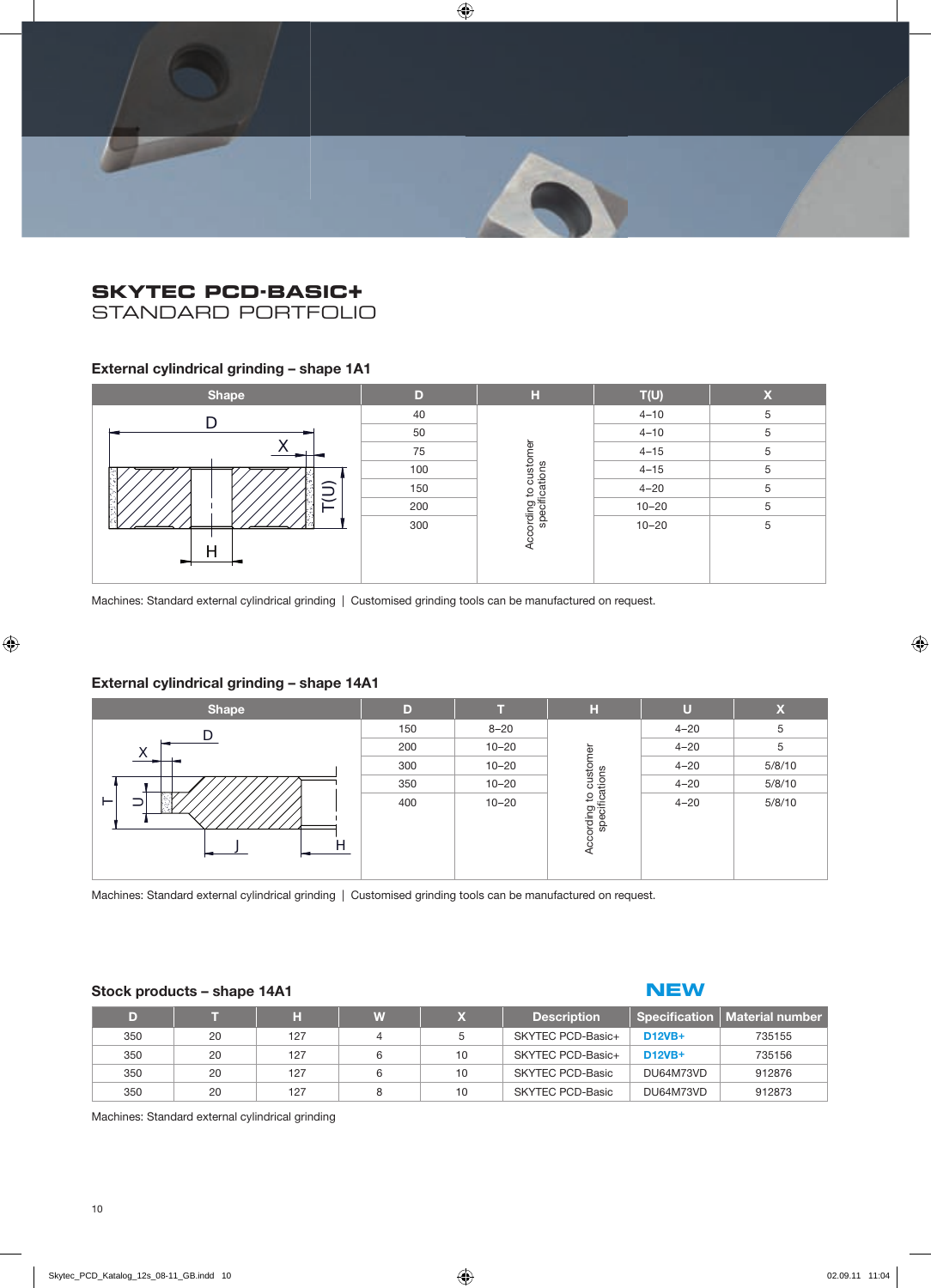# **APPLICATION ENGINEERING**

SOLUTIONS EXPERTISE

#### **Successful enterprises expect not only top products from their partners, but also process know-how and a program of comprehensive support for their individual requirements.**

Concentration on the production and supply of top quality tools is in itself no longer sufficient. Good "software" has to be offered alongside the "hardware". With the wealth of process expertise commanded by our team of application engineers we are able to provide our customers with sustained solutions in line with today's demanding technical and economical expectations.



#### **Clarify the task**

We place great emphasis on knowing the targets of our customers. Application engineering specialists analyze the task in detail. A requirements profile which takes technological and profitability aspects into account is then drawn up together with the customer.



#### **Define the concept**

The team of experienced application engineers defines approaches to the solution, calling on the additional input from our specialists from R & D and our in-house test center as required.



#### **Realize the solution**

The process solution is then taken direct to the customer where it is put into practice on the relevant machine. Within the scope of a sustained process optimization the application engineer sets the mode of operation for the grinding tool, the interaction between opumization the application engineer sets the mode<br>operation for the grinding tool, the interaction betwe<br>machine, workpiece, material, cooling lubricant and<br>kinematical parameters.



#### **Share the know-how**

Our know-how in the field of grinding technology is crucial to successful cooperation. A one-off optimization is not the solution for the customer. Sustained results come from the continuous application of the experience on a broad basis. Service is also offered to our customers by way of practice-oriented information, data preparation, trainings and seminars.